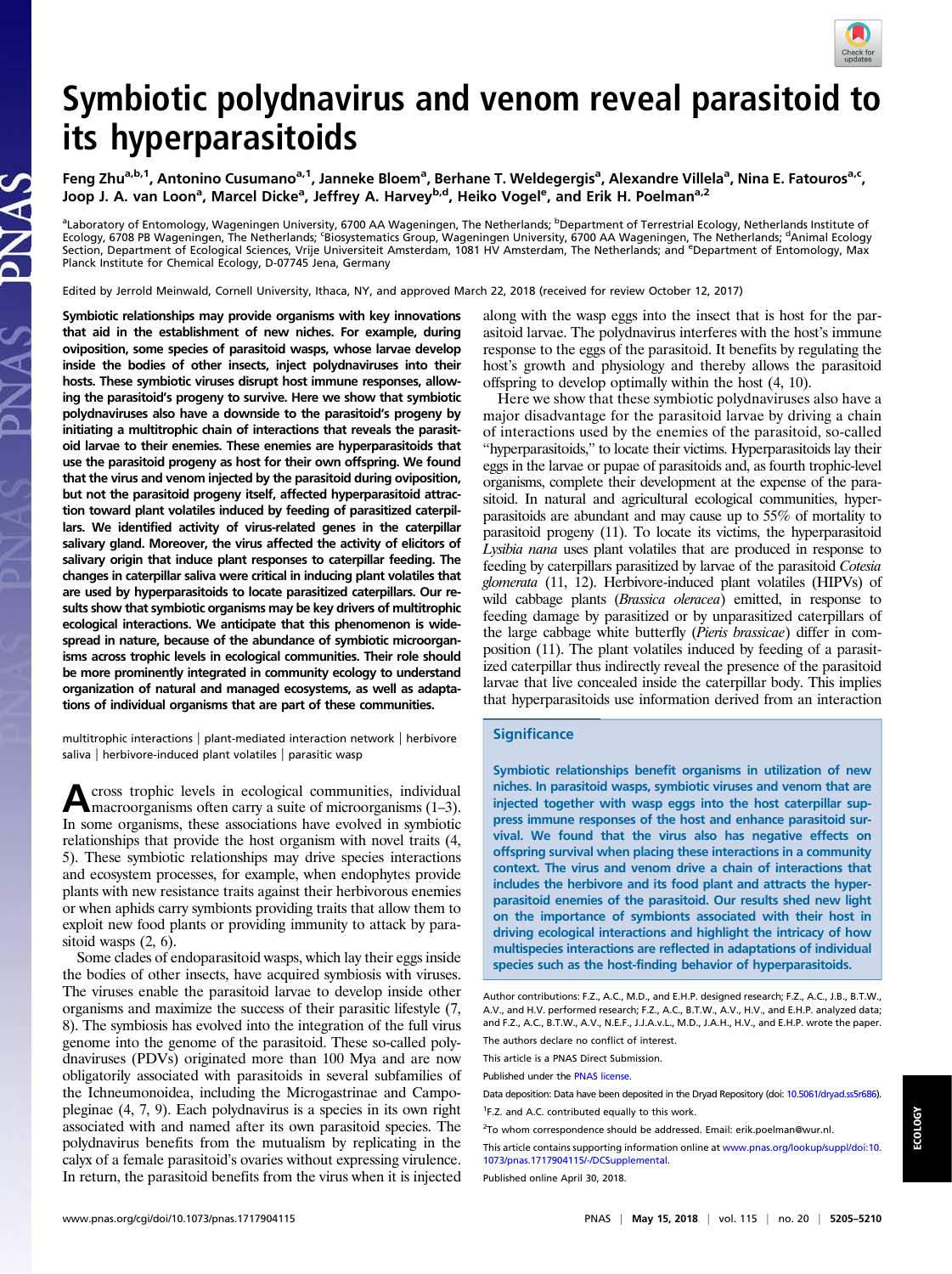chain involving several trophic levels to locate their hosts. The mechanism triggering this interaction chain is unknown. It has been suggested that the parasitoid larvae manipulate their herbivore host, including its physiology that affects induction of plant volatiles (11, 12). However, in addition to eggs, the parasitoid also injects PDVs and venom into the host. Because PDVs are known to affect host physiology (4, 5, 7, 8), the PDVs may also trigger the interaction chain that hyperparasitoids use to locate the parasitoid larvae.

To test the hypothesis that the PDV of the parasitoid Cotesia glomerata (CgPDV) is the key driver of the interaction chain that allows hyperparasitoids to locate the parasitoid progeny, we collected each of three components of parasitism events—CgPDV and venom from the adult female parasitoid and its eggs—and separated the components in PBS. These components were injected separately or in combination into anesthetized P. brassicae caterpillars, the main host of C. glomerata. We tested their effect on HIPV emission and hyperparasitoid attraction in comparison with HIPV induction by caterpillars treated with a mock injection of PBS solution ([SI Appendix](http://www.pnas.org/lookup/suppl/doi:10.1073/pnas.1717904115/-/DCSupplemental), SI Methods).

Previous studies have shown that parasitism affects the composition of oral secretions regurgitated from the midgut during feeding and causes differential plant responses compared with regurgitate of unparasitized caterpillars (13). Regurgitate is a complex mix of saliva, midgut contents, and microorganisms. Because elicitors in caterpillar saliva are known to play key roles in induction of plant volatiles (14–16) and PDVs have been identified to target salivary glands (17), we tested the hypothesis that the caterpillar salivary gland is crucial in the interaction chain. We surgically removed the labial salivary gland in anesthetized parasitized and unparasitized caterpillars and investigated whether this altered the differential attraction of hyperparasitoids to HIPVs. We used RNA sequencing (RNA-seq) to compare gene transcript levels in the salivary glands of parasitized and unparasitized caterpillars, identified differential expression of genes regulating elicitors of plant defense responses to caterpillar feeding, and investigated whether injection of CgPDV into caterpillars leads to altered activity of these elicitors in cater-pillar saliva ([SI Appendix](http://www.pnas.org/lookup/suppl/doi:10.1073/pnas.1717904115/-/DCSupplemental), SI Methods).

## Results and Discussion

In two-choice Y-tube olfactometer tests, the hyperparasitoid L. nana preferred plant volatiles induced by parasitized caterpillars over those emitted by plants induced by unparasitized caterpillars when both were injected with a mock PBS solution (binomial test,  $P = 0.006$ ; Fig. 1*A*). These results confirm that the microinjection technique does not affect the hyperparasitoid preference for HIPVs of plants induced by parasitized caterpillars over unparasitized caterpillars previously established for the hyperparasitoid species (11, 12). Hyperparasitoids also preferred volatiles of plants damaged by caterpillars that had a full event of parasitism mimicked by injection of a solution containing eggs, venom, and CgPDV over plant volatiles induced by PBS-injected unparasitized caterpillars (binomial test,  $P = 0.038$ ; Fig. 1A). Moreover, injection of the combination of venom and CgPDV into caterpillars in the absence of parasitoid eggs produced similar results (binomial test,  $P = 0.031$ ; Fig. 1A). Preference distributions of all treatments in which CgPDV was injected into the caterpillars, both alone and in addition with eggs or venom, were similar and resulted in more hyperparasitoids choosing for plant volatiles induced by CgPDV-injected caterpillars over those induced by PBS-injected unparasitized caterpillars [generalized linear model (GLM); Wald  $\chi^2 = 15.753$ ; df = 7; P = 0.027; Fig. 1A]. Injection of venom alone as well as simultaneous injection of eggs and venom resulted in HIPVs that were not preferred over those induced by PBS-injected caterpillars (binomial test,  $P = 0.154$  and  $P = 0.400$ , respectively; Fig. 1A) and these choice distributions differed from the preference of hyperparasitoids for treatments in which CgPDV was injected into the caterpillars (GLM; Wald  $\chi^2 = 15.753$ ; df = 7;  $P = 0.027$ ; Fig. 1A).

These findings indicate that CgPDV is the main initiator of the interaction chain, which is supported by similar findings for McPDV as the driver of interactions between the parasitoid Microplitis croceipes and the host caterpillar Helicoverpa zea feeding on tomato plants (18). However, for CgPDV, injection of venom may be an important catalyst. Although injection of venom alone did not result in attraction of hyperparasitoids, addition of venom to CgPDV injection enhanced the effect of CgPDV (Fig. 1A). The venom of parasitoids may facilitate the expression of the PDV genes in the caterpillar (19) and is known to strengthen physiological regulation by PDV (20). Thus, the injection of a combination of CgPDV and venom into the caterpillar, but not the parasitoid progeny, is critical for the hyperparasitoid L. nana to locate parasitized caterpillars.

Once PDVs have triggered the interaction chain by altering the physiology of the caterpillar, feeding by the parasitized caterpillar on the food plant induces changes in the plant's volatile blend compared with feeding by unparasitized caterpillars. Although parasitism may affect the amount and pattern of feeding by the caterpillar (13, 21) and could result in quantitative differences in HIPVs, previous experiments have shown that regurgitate of parasitized caterpillars applied to plant damage inflicted by a pin or pattern wheel induces similar plant responses that attract the hyperparasitoid independent of quantitative effects of variation in leaf damage (11, 13, 22). Unparasitized caterpillars and parasitized caterpillars have distinctly different-colored regurgitate (13). Although regurgitate of parasitized caterpillars has been identified to elicit plant responses that attract hyperparasitoids (11), caterpillars regurgitate only small volumes when feeding and predominantly use saliva from their labial glands to aid digestion of plant material (23). Elicitors in herbivore saliva have been identified as the main inducers of plant responses, including release of specific HIPVs (13–16). In addition to silk production, in Lepidoptera, the labial glands secrete compounds involved in digestion of plant tissue as well as compounds that elicit plant defense responses active against the caterpillars (13–16). Through surgical removal of the labial glands in anesthetized caterpillars (24), we discovered that these glands play a major role in the interaction of parasitized caterpillars and their food plant. Parasitized and unparasitized caterpillars that had their labial glands surgically removed induced very similar plant volatile blends (Fig. 2 and SI Appendix, SI Text [and Table S1](http://www.pnas.org/lookup/suppl/doi:10.1073/pnas.1717904115/-/DCSupplemental)). Hyperparasitoids lost their odor-based preference for parasitized caterpillar-induced plant volatiles over those induced by unparasitized caterpillars when both caterpillars were feeding without producing saliva (Fig. 1B). Volatiles induced by feeding of parasitized caterpillars were also preferred over plant volatiles induced by caterpillars whose salivary glands had been ablated. In similar choice tests involving unparasitized caterpillars, hyperparasitoids did not discriminate between volatiles from plants induced by ablated and intact caterpillars (Fig. 1B). Thus, the changes in the labial gland after parasitism are crucial for the interaction chain that allows hyperparasitoids to locate the parasitoid larvae.

Full transcriptome analysis using RNA-seq on the salivary gland content of parasitized caterpillars in which the parasitoid larvae have fully developed revealed that out of 24,054 contigs generated by de novo transcriptome assembly, a total of 347 contigs were differentially expressed in labial salivary glands between unparasitized and parasitized caterpillars (false discovery rate,  $P < 0.05$ ; fold change  $> 2$ ) ([SI Appendix](http://www.pnas.org/lookup/suppl/doi:10.1073/pnas.1717904115/-/DCSupplemental), SI Text). There were 237 contigs with higher expression in salivary glands extracted from parasitized caterpillars, whereas 110 contigs were expressed more strongly in salivary glands of un-parasitized caterpillars (Fig. 3A and [SI Appendix](http://www.pnas.org/lookup/suppl/doi:10.1073/pnas.1717904115/-/DCSupplemental), Table S2). Contigs of two elicitors, β-glucosidase and glucose dehydrogenase, were differentially expressed in labial glands of parasitized P. brassicae caterpillars (SI Appendix[, Figs. S1 and S2 and Tables S1 and S2\)](http://www.pnas.org/lookup/suppl/doi:10.1073/pnas.1717904115/-/DCSupplemental). These elicitors have been previously identified as key players in induction of plant responses to caterpillar feeding, including the emission of HIPVs (16). Direct quantification of β-glucosidase enzyme activity revealed that indeed parasitism reduces enzymatic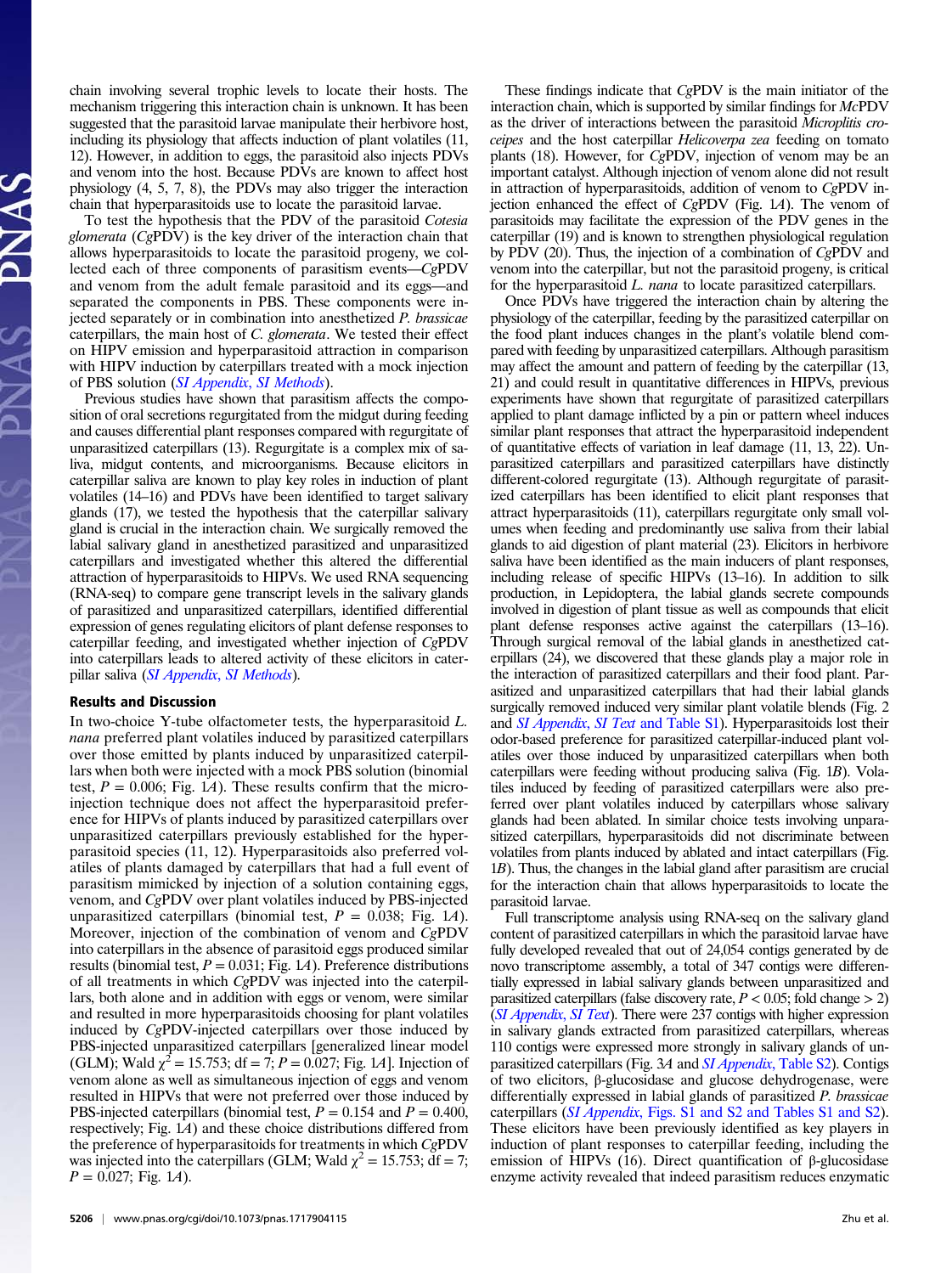

Fig. 1. Preference of the hyperparasitoid L. nana for plant volatiles induced by P. brassicae caterpillars that are parasitized by C. glomerata. In the event of parasitism, parasitoids inject PDV (a), venom (b), and eggs (c) into the caterpillar. These components alter the physiology of the caterpillar and its interaction with the plant through its saliva (d). The parasitized caterpillar continues feeding, and within approximately 14 d, the larvae of the parasitoid have fully developed. They leave the caterpillar, spin their silk cocoons, and pupate. Hyperparasitoids that in turn lay their eggs inside the pupae of the parasitoid find these pupae by using HIPVs emitted by feeding of the parasitized caterpillar. (A) In two-choice preference tests, hyperparasitoids were tested for their preference for HIPVs induced by caterpillars that had received microinjections with a PBS solution with one or multiple components injected by parasitic wasps into the caterpillar: polydnavirus (a), venom (b), and eggs (c). HIPVs induced by the microinjected caterpillars were tested against HIPVs induced by unparasitized caterpillars injected with PBS (blue bars). In a control experiment testing the effect of the microinjection event, we found that microinjection with PBS did not affect the preference of hyperparasitoids for parasitized caterpillars (orange bar) over unparasitized caterpillars (blue bar). In the figure, treatment comparisons are organized in order of significance of hyperparasitoid preference for HIPVs induced by caterpillars that were injection with components of parasitism. Letters in the bars represent post hoc groups based on GLM comparisons of preference distributions among the two-choice tests. (B) In similar two-choice preference tests, we tested the role of the salivary gland in inducing plant volatiles that attract hyperparasitoids. HIPVs of plants damaged by intact unparasitized (striped blue bars) or parasitized caterpillars (striped orange bars) were tested against plants damaged by caterpillars that had their salivary gland surgically removed (blue bars for unparasitized and orange bars for parasitized caterpillars). The intact caterpillars were mock-treated without removal of the salivary glands. The first three pairwise comparisons between undamaged control plants (green bars), P. brassicae-damaged plants (blue), and plants damaged by C. glomerata-parasitized P. brassicae caterpillars (orange) are from Zhu et al. (12) and presented for clarity of the phenomenon that hyperparasitoids prefer HIPVs induced by parasitized caterpillars. Here we show that removal of the salivary glands abolished the preference of hyperparasitoids for HIPVs induced by parasitized caterpillars. In all experiments, >70% of the hyperparasitoids made a choice for one of the treatments within 10 min from the start of the experiment. \*P < 0.05; \*\*P < 0.01.

activity (Fig. 3B). Moreover, concerted microinjection of venom and virus into the caterpillars reduced β-glucosidase activity similar to that in parasitized caterpillars ([SI Appendix](http://www.pnas.org/lookup/suppl/doi:10.1073/pnas.1717904115/-/DCSupplemental), Fig. S3). Thus, parasitism may indirectly affect plant responses by changing the composition of caterpillar-derived elicitors in the saliva. However, the causal role for the specific elicitors studied here remains to be confirmed by, for example, targeted modification of elicitor activity in the caterpillars.

An alternative explanation for the observed effects of caterpillar saliva is that the PDV particles of the parasitoid that end up in the salivary gland directly affect induction of plant volatiles. The identification of a number of BEN domain proteins and other proteins associated with the specific symbiotic virus (CgPDV) of the parasitoid

C. glomerata in our RNA-seq analysis of the labial glands of parasitized caterpillars suggests the potential for direct virus-induced plant responses in our study system (Fig. 3C and [SI Appendix](http://www.pnas.org/lookup/suppl/doi:10.1073/pnas.1717904115/-/DCSupplemental), Table S3). Nevertheless, we provide evidence that hyperparasitoids locate the presence of parasitoid larvae by symbiotic PDVs and venom that the parasitoids inject into the host. At the same time, this raises many new questions regarding the reliability of initiation of the interaction network by PDVs in hyperparasitoid host location and the costs of attracting hyperparasitoids compared with the benefits of the parasitoid's symbiosis with PDVs. Data for another parasitoid–host system demonstrate that the PDVs start to affect elicitors in caterpillar oral secretions already a few days after parasitism (18). We speculate that a few days after parasitism, the CgPDVs in our study system may start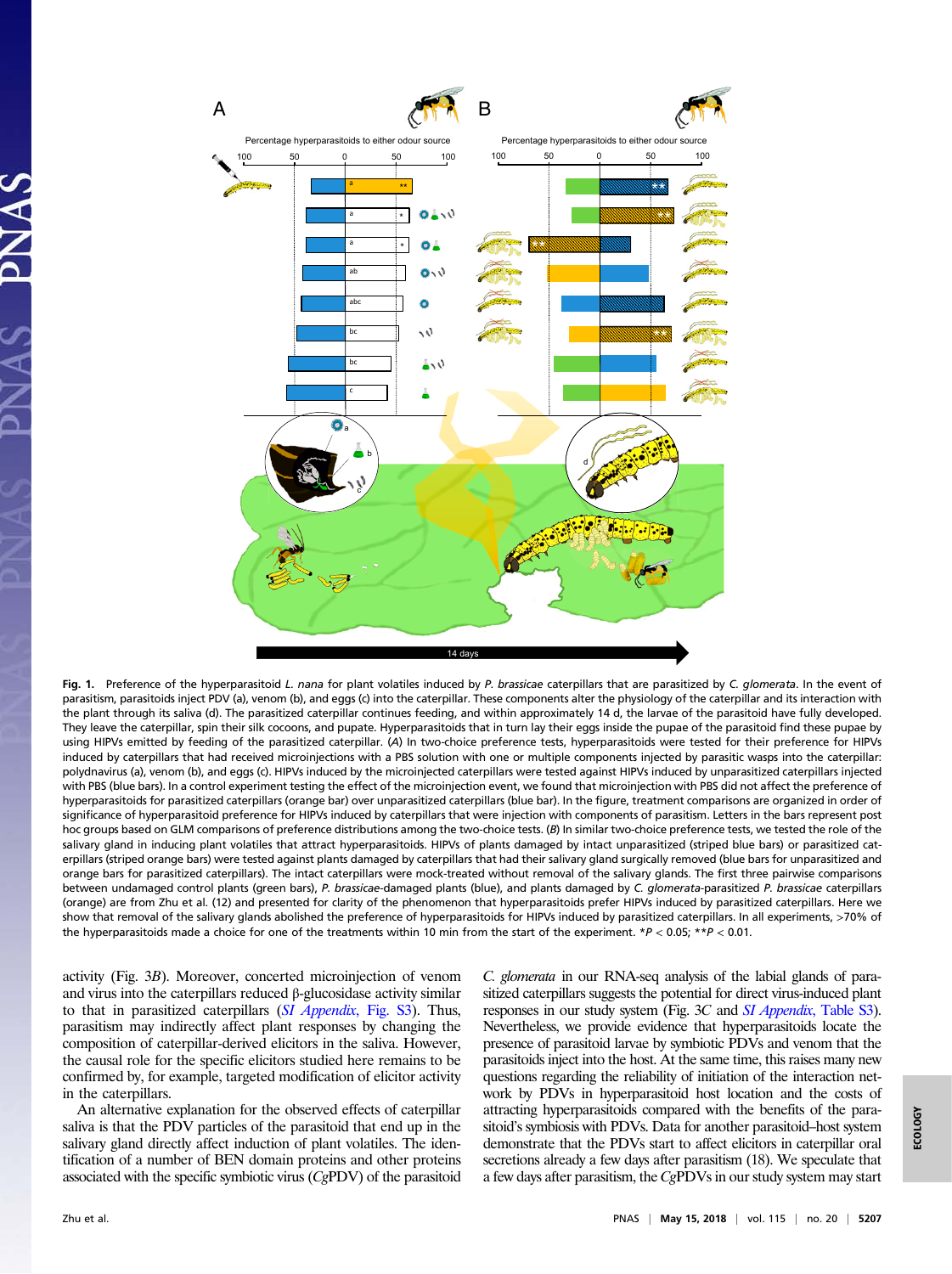

Fig. 2. Herbivore-induced plant volatile composition for plants damaged by parasitized and unparasitized P. brassicae caterpillars and those with salivary glands removed. (A) In a partial least squares discriminant analysis, the volatile blend of undamaged plants (green circle; UD) differs from plants damaged by parasitized (orange triangle, PS+) and unparasitized caterpillar feeding (blue triangle, S+) as well as plants damaged by parasitized (PS−) or unparasitized caterpillars (S−) that had their salivary glands removed (orange and blue circle, respectively). (B) In pair wise comparisons among these treatments, surgical removal of the salivary glands in parasitized (orange circle, PS−) and unparasitized caterpillars (blue circle, S−) was found to knock down differences in plant volatile emission after herbivory. (C) Plant volatile emission induced by intact parasitized caterpillars (orange triangle, PS+) differs from volatiles induced by parasitized caterpillars that had their salivary glands removed (orange circle, PS−). (D) Similarly, plant volatile blends differ for plants induced by intact (blue triangle, S+) or ablated (blue circle, S-) unparasitized caterpillars ([SI Appendix](http://www.pnas.org/lookup/suppl/doi:10.1073/pnas.1717904115/-/DCSupplemental), Table S1). \*P < 0.05; ns, not significantly different.

to affect HIPV profiles of plants in response to feeding by parasitized caterpillars. Hyperparasitoids parasitize late instar larvae or early stages of parasitoid pupae and may arrive too early to plants when they cannot discriminate between HIPVs induced by young and old parasitized caterpillars. Therefore, it would be interesting to identify when HIPV profiles of plants are affected by caterpillars injected with CgPDV and at which time point onward this results in attraction of hyperparasitoids. When hyperparasitoids would arrive early to plants infested with parasitized caterpillars, the hyperparasitoids may use spatial memory to monitor when the parasitoid larvae become suitable for parasitism (25). Body odors of parasitized caterpillars may allow hyperparasitoids to monitor at close range whether parasitoid larvae have fully developed in the caterpillar body (26).

The results of this study highlight how intimately multispecies interactions are reflected in adaptations of individual species, such as the host-finding behavior of hyperparasitoids. Carrying mutualistic symbionts on which parasitoids critically depend for offspring fitness at the same time incurs fitness costs by enhancing the ability of hyperparasitoids to locate parasitoid offspring. The study by Tan et al. (18) that parallels our work on the role of PDVs has identified that the effect of PDVs on caterpillar saliva also enhances the food plant quality, such that it benefits the parasitoid larvae developing in the herbivore host. These benefits, as well as the suppression of host immune responses, may outweigh the costs of attraction of hyperparasitoids. Nevertheless, placing mutualistic interactions in a community context not only reveals potential costs to mutualisms, but also demonstrates the importance of symbionts associated with their host in driving ecological interactions across multispecies interactions at multiple trophic levels (27, 28).

The extended phenotype of the polydnavirus in ecological interactions may also be highly relevant for agro-ecosystems. Our findings identify both challenges and opportunities for optimization of biological control of these agro-ecosystems in which parasitoids are released to control herbivore pests but the populations of parasitoids suffer from high rates of hyperparasitism. Microorganisms associated with parasitoids not only may be used to influence the performance of these biocontrol agents (29–31), they also should be evaluated for opportunities to reduce the negative effects of hyperparasitoids.



Fig. 3. Gene expression differences in salivary glands derived from unparasitized and parasitized caterpillars. (A) Heat map illustrating the differences in gene expression measured with RNA-seq among salivary glands of parasitized and unparasitized caterpillars. Log2-transformed RPKM values are plotted, with warmer colors representing higher relative gene expression levels. (B) Enzymatic activity [4-nitrophenyl β-D-glucopyranoside converted at pH 6, 30 °C/time (nmol min<sup>-1</sup>)] of the elicitor  $\beta$ -glucosidase in the saliva of unparasitized and parasitized caterpillars. Genes encoding for β-glucosidase were found to be differentially regulated in the RNA-seq analysis ([SI Appendix](http://www.pnas.org/lookup/suppl/doi:10.1073/pnas.1717904115/-/DCSupplemental), Table S2). (C) Summary of gene families that identify parasitoid-related virus activity in the salivary gland of parasitized caterpil-lars ([SI Appendix](http://www.pnas.org/lookup/suppl/doi:10.1073/pnas.1717904115/-/DCSupplemental), Table S2).  $**P < 0.01$ .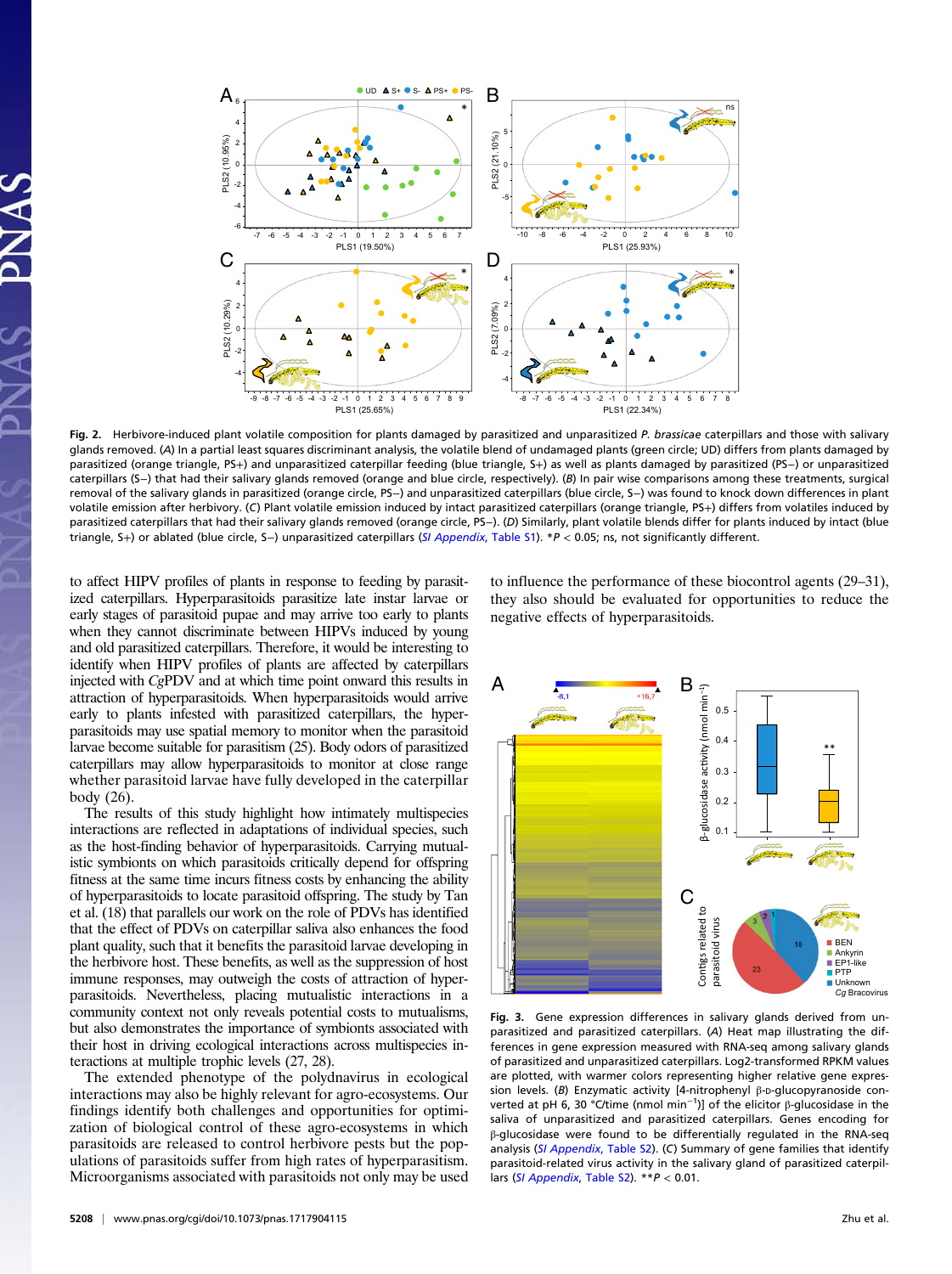## Materials and Methods

### Experimental Organisms.

Plants. The wild B. oleracea population "Kimmeridge" was used in our study (seeds were collected in Dorset, UK, 50°360N, 2°070W). This Brassica population has been shown to differentially respond to feeding by healthy and parasitized Pieris caterpillars (12). For all experiments, plants were grown in 2-L pots containing peat soil (Lentse potgrond no. 4; Lent, The Netherlands). When plants were 4 wk old, they were fertilized by applying 100 mL of nutrient solution of 2.5 mg/L Kristalon Blauw (N-P-K-Mg 19-6-20-3; Hydro Agri Rotterdam) to the soil. The plants were grown in a glasshouse compartment (18–26 °C, 50–70% relative humidity) and provided with SON-T light (500  $\mu$ mol·m<sup>-2</sup>·s<sup>-1</sup>; L16:D8; Philips) in addition to natural daylight. Five-week-old plants were used in the experiments.

Caterpillars. Caterpillars of the large cabbage white P. brassicae L. (Lepidoptera: Pieridae) were routinely reared on cultivated cabbage plants (B. oleracea var. gemmifera cv. Cyrus) in a glasshouse compartment (22  $\pm$  1 °C, 50–70% relative humidity, and a 16:8 h L:D photoperiod) at the Laboratory of Entomology, Wageningen University. Second instar caterpillars (L2) were used in preparation of microinjected or naturally parasitized caterpillars.

Parasitic wasps. The larval endoparasitoid wasp Cotesia glomerata L. (Hymenoptera: Braconidae), the most common parasitoid found to parasitize P. brassicae caterpillars in The Netherlands, was used in all treatments that used parasitized or microinjected caterpillars. To obtain parasitized caterpillars for plant induction treatments, individual second-instar P. brassicae larvae were exposed to a single female C. glomerata, which was allowed to parasitize the larva in a glass vial. The caterpillar was considered parasitized when the wasp had inserted her ovipositor in the caterpillar for at least 5 s. The parasitoid is gregarious and lays up to 35 eggs per parasitism event. To avoid effects caused by depletion of the parasitoid's egg load, no more than 10 caterpillars were offered to a single female parasitoid. The parasitized caterpillars were reared on B. oleracea plants until the fifth instar that contains fully developed larvae of the parasitoid before they were used for plant induction treatments.

Hyperparasitoids. The hyperparasitoid Lysibia nana Gravenhorst (Hymenoptera: Ichneumonidae) used in this study was originally retrieved from field-collected C. glomerata cocoons found in field sites near Wageningen University, The Netherlands. It was reared on C. glomerata cocoons in the absence of plantand herbivore-derived cues. Adults were provided with water and honey ad libitum. Lysibia nana is a solitary hyperparasitoid that parasitizes the pupae of parasitoids in the genus Cotesia and is the most common hyperparasitoid of C. glomerata in The Netherlands. It locates the cocoons of C. glomerata by using plant volatiles induced by late instar parasitized caterpillars (11, 12). It is found waiting next to parasitized caterpillars until the parasitoid larvae leave the caterpillar to spin their silk cocoon and pupate. The full brood of C. glomerata larvae that egresses from a parasitized P. brassicae caterpillar stays together in a cluster of silk cocoons that can be parasitized by L. nana until 2 d after the cocoons have formed. The hyperparasitoids use plant volatiles to locate the parasitized caterpillar, likely because the silk cocoons of C. glomerata emit low quantities of volatiles that are not strongly attractive to L. nana and because of the limited time frame in which the pupae of the parasitoid can be parasitized (11). Some hyperparasitoids can discriminate between body odors of parasitized and unparasitized caterpillars during host location at close range (26). In all preference experiments testing the attraction to herbivore-induced plant volatiles, 2- to 10-d-old females without oviposition experience were used. The age of the hyperparasitoids did not affect their response to plant volatiles.

#### Experimental Approach.

Microinjection and hyperparasitoid preference to HIPVs. We prepared seven different caterpillar treatments to test the effect of each of three component of parasitism individually (eggs, PDVs, venom) and their synergistic effects in a full factorial design: (i) eggs; (ii) PDVs; (iii) venom; (iv) eggs + PDVs; (v) eggs + venom; (vi) PDVs + venom; (vii) eggs + PDVs + venom ([SI Appendix](http://www.pnas.org/lookup/suppl/doi:10.1073/pnas.1717904115/-/DCSupplemental), SI [Methods](http://www.pnas.org/lookup/suppl/doi:10.1073/pnas.1717904115/-/DCSupplemental)). The last treatment represents a microinjection of the full restoration of a parasitism event. Two additional treatments were used as controls to test whether the microinjection treatment per se affected the interaction of the caterpillars with the food plant: (viii) unparasitized caterpillars injected with 100 nL of PBS representing a treatment assumed to be less attractive to hyperparasitoids and (ix) C. glomerata parasitized caterpillars injected with PBS of which feeding-induced plant volatiles should be preferred over those by unparasitized PBS-injected caterpillars. After microinjections, the caterpillars that recovered within 2 h were introduced to and allowed to feed on new fresh B. oleracea var. gemmifera cv. Cyrus plants for 7–10 d until they reached the fifth instar. At this point, the nine different caterpillar treatments were used to induce B. oleracea "Kimmeridge" plants to obtain the nine corresponding plant treatments. Two caterpillars were inoculated on each individual plant and allowed to feed for 24 h, after which they were used in two-choice Y-tube experiments for hyperparasitoid preference of HIPVs.

In previous work, we have shown that L. nana prefers plant volatiles induced by unparasitized or parasitized caterpillars over undamaged plants, and that volatiles from plants damaged by parasitized caterpillars are preferred over those from plants damaged by unparasitized caterpillars in the laboratory as well as in the field (11, 12). Here we tested hyperparasitoid preference for plants induced by each of eight treatments in which caterpillars were microinjected with a component of parasitism against a plant damaged by unparasitized caterpillars injected with PBS. We addressed which component of parasitism or combination of components was needed to reach preference for the parasitized caterpillar-induced plant volatiles over volatiles induced by unparasitized control caterpillars. The Y-tube olfactometer assays followed the procedures described by Zhu et al. (12). We removed caterpillars and their feces from the plants and placed the plants in one of two glass jars (30 L each) that were connected to the two olfactometer arms. A charcoal-filtered airflow (4 L/min) was led through each arm of the Y-tube olfactometer system and a single wasp was released at the base of the stem section (3.5 cm diameter, 22 cm length) in each test (32). Wasps that reached the end of one of the olfactometer arms within 10 min and stayed there for at least 10 s were considered to have chosen the odor source connected to that olfactometer arm. We swapped the jars containing the plants after testing five wasps, to compensate for unforeseen asymmetry in the setup. Each set of plants was tested for 10 wasps, and nine sets of plants for each treatment combination were tested. After each set of plants was tested, the glass jars were cleaned using distilled water and dried with tissue paper. The Y-tube olfactometer setup was placed in a climatized room, and in addition to daylight, it was illuminated with four fluorescent tubes (FTD 32 W/84 HF; Pope) ([SI Appendix](http://www.pnas.org/lookup/suppl/doi:10.1073/pnas.1717904115/-/DCSupplemental), SI Methods).

Surgical removal of caterpillar salivary glands and hyperparasitoid preference to HIPVs. Ablation of labial salivary glands was performed on both unparasitized and C. glomerata-parasitized P. brassicae caterpillars when they reached the second day of their fifth larval instar, following methods described by Musser et al. (24) ([SI Appendix](http://www.pnas.org/lookup/suppl/doi:10.1073/pnas.1717904115/-/DCSupplemental), SI Methods). Caterpillars that started feeding on the plant leaf within 3 h after surgery were selected for subsequent plant induction. Mock-treated unparasitized and parasitized caterpillars were subjected to the same protocol, including the incision, but the labial salivary glands were not removed from the body cavities. To ensure that ablated caterpillars fed similar amounts of leaf tissue as mock-treated caterpillars, we quantified the amount of leaf damage for 10 plants for each herbivore induction treatment, using a transparent plastic sheet with a 1-mm<sup>2</sup> grid. We did not find an apparent reduction in food consumption of ablated caterpillars compared with mock-treated caterpillars (Student's t tests; for unparasitized caterpillars,  $t = 1.197$ , df = 18,  $P = 0.471$ ; for parasitized caterpillars,  $t = 1.202$ , df = 18,  $P = 0.118$ ). After the experiments, the ablated unparasitized caterpillars successfully pupated and eclosed as adult butterflies. For ablated parasitized caterpillars, fully grown parasitoid larvae eventually emerged and pupated.

We offered female hyperparasitoids (L. nana) two-choice tests for combinations of five plant induction treatments in a Y-tube olfactometer setup as described by Takabayashi and Dicke (32). The wild B. oleracea plants were treated with two fifth-instar caterpillars for 24 h: (i) P. brassicae caterpillars with intact labial salivary glands  $(S+)$ ; (ii) P. brassicae caterpillars with ablated labial salivary glands (S−); (iii) C. glomerata parasitized P. brassicae caterpillars with intact labial salivary glands (PS+); (iv) C. glomerata parasitized P. brassicae caterpillars with ablated labial salivary glands (PS−); or (v) plants were left untreated serving as the undamaged control (UD). In our previous work, we have shown that L. nana prefers plant volatiles induced by unparasitized and parasitized caterpillars over undamaged plants, and that volatiles from plants damaged by parasitized caterpillars are preferred over those from plants damaged by unparasitized caterpillars (12). For clarity of the results obtained in the current study, we included these results as a reference in Fig. 1B.

In the present study, we tested whether the labial salivary gland plays a crucial role in differential induction of plant responses and whether ablation of the glands eliminates the hyperparasitoid preference for plant volatiles induced by parasitized caterpillars over unparasitized caterpillars. We first offered L. nana plant volatiles induced by either unparasitized or parasitized P. brassicae, both ablated of labial salivary glands to test whether this hyperparasitoid could still discriminate volatile blends resulting from these treatments. Subsequently, we tested L. nana attraction to plant volatiles induced by mock-treated caterpillars vs. volatiles induced by caterpillars from which the labial salivary glands had been ablated within the same category (unparasitized or parasitized). Finally, we tested preferences of L. nana for plant volatiles released by undamaged control plants vs. plant